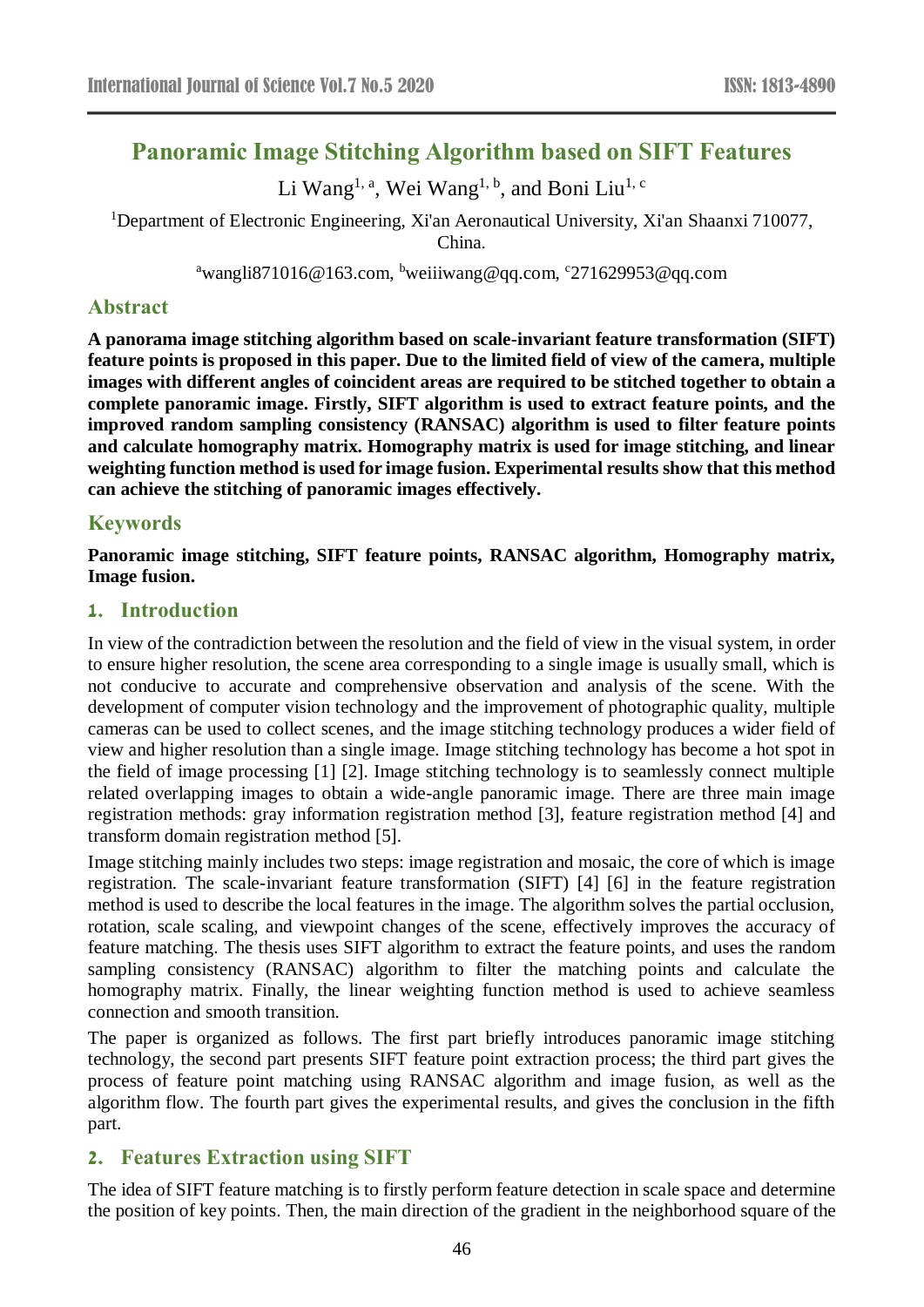key point is used as the direction feature of the key point, achieving the independence of SIFT features on scale and direction [7].

#### **2.1 Gaussian Pyramid Constructing**

The SIFT operator uses the Gaussian difference function as the convolution kernel to construct the scale space to form the difference of Gaussian (DoG) [8], which can accurately extract the extreme points in the image to be stitched, and maintain the specialness and stability of the features. The Gaussian convolution kernel is the only linear kernel that achieves scale transformation [9], expressed as:

$$
G(x, y, \sigma) = \frac{1}{2\pi\sigma^2} e^{-(x^2 + y^2)/2\sigma^2}
$$
 (1)

Where,  $(x, y)$  represents the two-dimensional coordinates of the image,  $\sigma$  represents the smoothness of the image, also known as the scale factor. The value  $\sigma$  corresponds to different layers in the scale space. The smaller the value  $\sigma$ , the higher the resolution layer, and the more detailed image information.

The scale space of the two-dimensional image is expressed as:

$$
L(x, y, \sigma) = G(x, y, \sigma) * I(x, y)
$$
\n(2)

Where,  $I(x, y)$  represents the grayscale information of the image.

The Gaussian difference operator is composed of Gaussian kernel functions with different scales. The DoG can be described as:

$$
D(x, y, \sigma) = (G(x, y, k\sigma) - G(x, y, \sigma))^* I(x, y)
$$
  
=  $(G(x, y, k\sigma)^* I(x, y)) - (G(x, y, \sigma)^* I(x, y))$   
=  $L(x, y, k\sigma) - L(x, y, \sigma)$  (3)

Where, the coefficient k is the adjacent two scale ratios.

The image  $I(x, y)$  is convolved with Gaussian kernels with different scales to obtain a set of scale spaces of the image, and this set of images is used as the first level of the pyramid (octave). Choose the second scale image and down sample it at 2 times to obtain the bottom image of the second level of the pyramid. In the same way, convolution and sampling are performed sequentially upward, thereby forming a complete image of the Gaussian pyramid. The DoG image is formed by subtracting each adjacent Gaussian image, as shown in Fig. 1.

Each pixel of the middle layer needs to be compared with 26 pixels, including 8 pixels in its neighborhood and 18 pixels in the adjacent layer, to determine whether the pixel is a maximum value or a minimum value. The schematic diagram of extreme point detection is shown in Fig. 2.

#### **2.2 Feature Point Location**

Since the obtained maximum and minimum points are not all available, they can only be used as rough selection points, and the available feature points should be accurately extracted from these feature points. The SIFT operator selects high-contrast and non-boundary points by establishing a three-dimensional quadratic function.

Assume that the coarse selection point is  $P(x, y, \sigma)$ , then the Taylor expansion of the DoG function at point P is:

$$
D(P) = D + \frac{\partial D^T}{\partial P} P + \frac{1}{2} P^T \frac{\partial^2 D}{\partial P^2} P
$$
 (4)

The above formula derivates P and equals 0, then formula (4) becomes:

$$
\hat{P} = \frac{\partial^2 D^{-1}}{\partial P^2} \cdot \frac{\partial D}{\partial P} \tag{5}
$$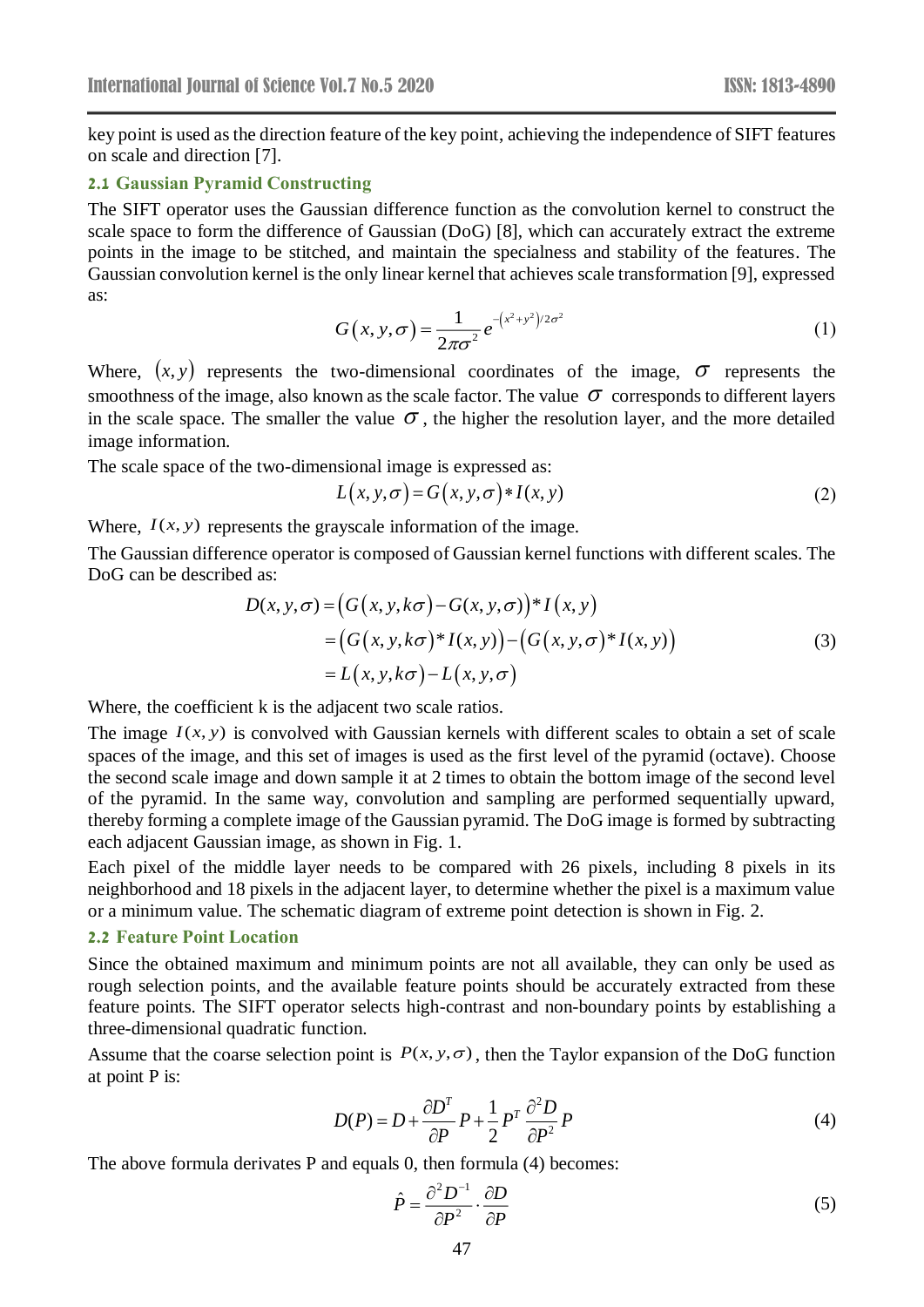Substitute  $\hat{p}$  to  $D(P)$  to obtain  $D(\hat{P})$ , which is used to represent the contrast of the coarse selection point. When  $D(\hat{P}) > 0.03$  is satisfied, point P is determined to be an accurate feature point.



Fig. 2 Extreme point detection in Gaussian difference scale space

# **2.3 Feature Point Direction Assignment**

The rotation invariance of SIFT can be achieved by adding direction information to each feature point, through the gradient magnitudes and gradient direction between the four neighboring pixels of the feature point [9]. The gradient magnitudes of the four neighbor pixels are: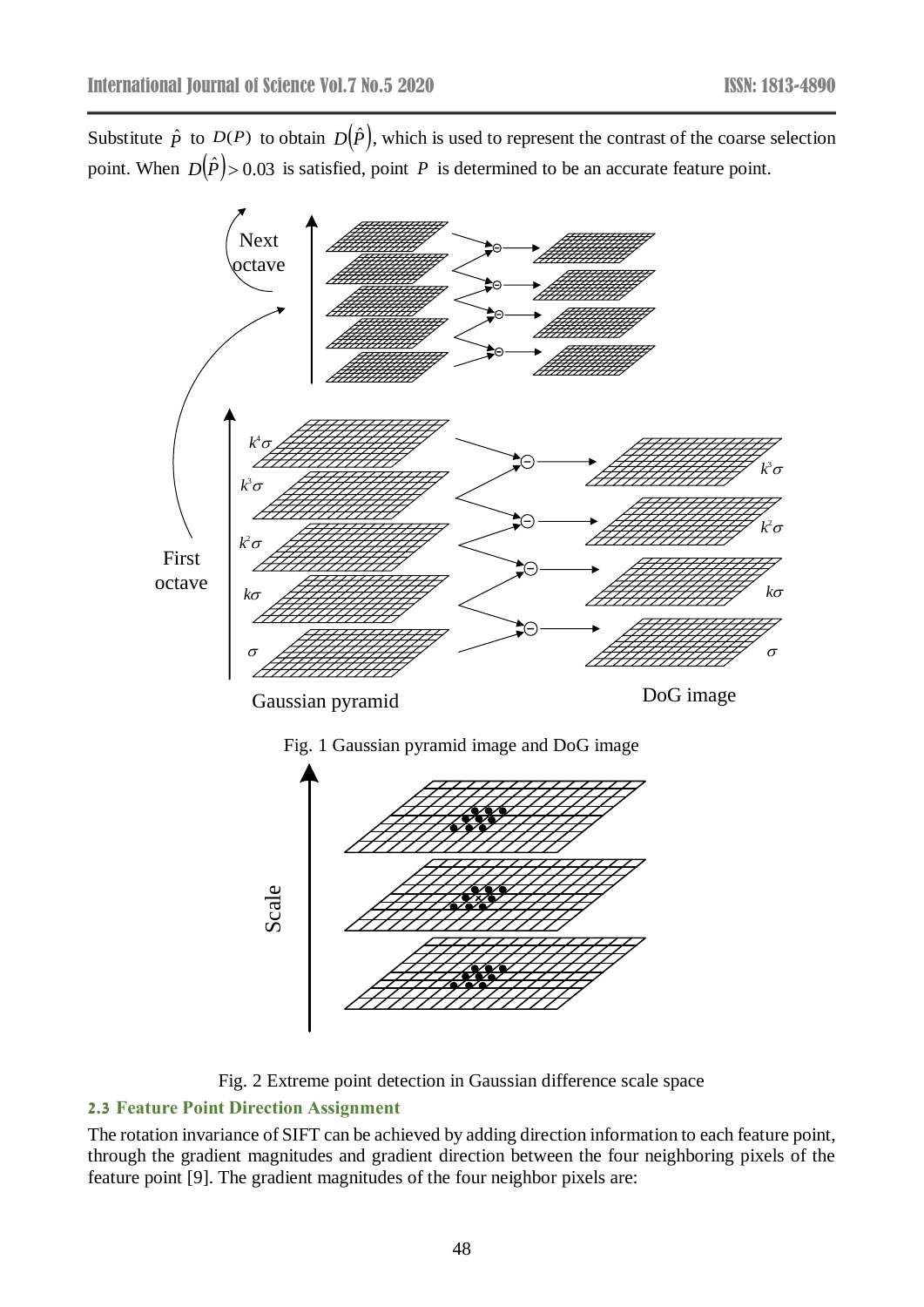$$
t_{x,y} = \sqrt{\left(I_{x+1,y} - I_{x-1,y}\right)^2 + \left(I_{x,y+1} - I_{x,y-1}\right)^2}
$$
\n(6)

The gradient direction is:

$$
\theta_{x,y} = \tan^{-1} \left( \frac{I_{x,y+1} - I_{x,y-1}}{I_{x+1,y} - I_{x-1,y}} \right) \tag{7}
$$

Where,  $I$  represents the gray value of four points in the neighborhood of the feature point.

The main direction of the feature points can be represented by Fig. 3. A window with a constant range is established, composed of the feature points and its neighborhood. Each pixel is represented by an arrow, and the direction and length of the arrow represents the gradient direction and gradient magnitude corresponding the pixel. Count the gradient direction in the 0-360 degree, and establish a histogram of the gradient direction to indicate a new direction at interval of 10 degree, resulting in 36 new directions. Take the gradient direction represented by the peak value as the main direction of the feature point, and use the secondary peak direction in the gradient direction histogram as the auxiliary direction of the feature point to improve the robustness of the SIFT operator.



(a) The gradient magnitude and direction of feature points in the neighborhood

(b) The histogram of the gradient direction

Fig. 3 Schematic diagram of the main directions of feature points

#### **2.4 Feature Point Description**

After determining the feature points, each feature point has coordinates, magnitude and direction, and a descriptor needs to be established for the feature points. Take a feature point as the center position, take a  $16\times16$  large area, and then divide the large area into 16 small areas with  $4\times4$ , and finally establish the gradient direction histogram of 16 small areas along 8 directions according to the method of feature point direction assignment. Arrange the gradient direction histogram, then a 128 dimensional feature vector can be generated, also known as SIFT feature descriptors. The schematic diagram of feature descriptors is shown in Fig. 4.





(a) The gradient magnitude and direction of feature points in the neighborhood (b) The gradient direction of the sub-region

Fig. 4 Schematic diagram of feature point descriptors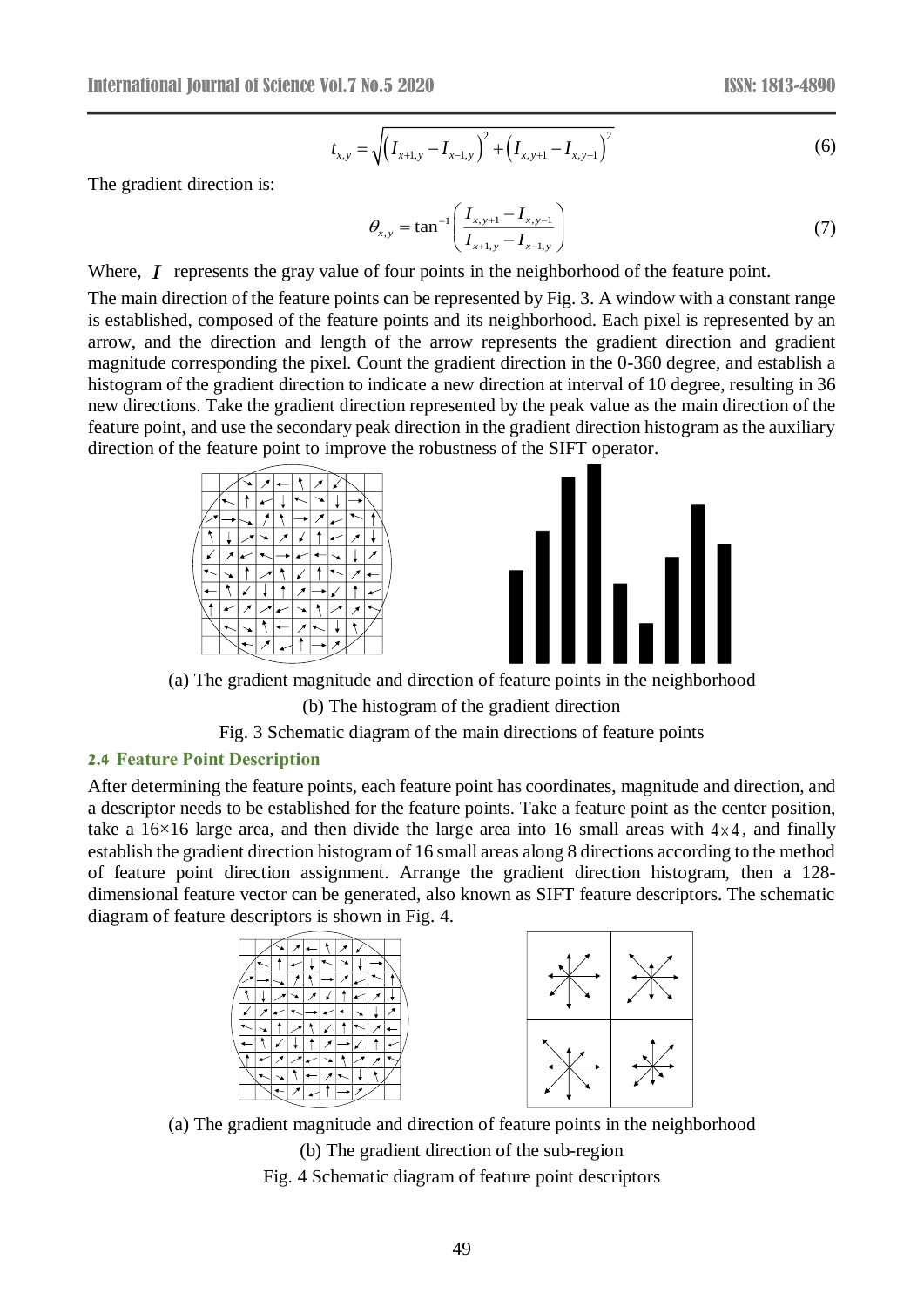### **3. Image Stitching Algorithm**

### **3.1 Feature Point Matching**

In order to match the feature points, the method of finding the feature point distance is usually adopted, such as the Mahalanobis distance and the Euclidean distance. Here, the SIFT operator selects the Euclidean distance as the basis for measuring the similarity of the feature points [10]. SIFT feature point extraction is performed on the reference image and the image to be stitched, and a 128 dimensional feature point descriptors is calculated.

The steps of coarse matching are: (1) One feature point of the reference image is *P* , calculate the Euclidean distance between the point  $P$  and each feature point of the image to be stitched. (2) Find the two points *Q* and *O* , which are corresponding to the minimum distance and the second smallest distance, the Euclidean distance is recorded as  $M(P,Q)$  and  $M(P, O)$ . (3) Compare  $M(P,Q)/M(P,O)$  with the threshold T for whether or not to match. If  $M(P,Q)/M(P,O) < T$ , it indicates that the points  $P$  and  $Q$  are successfully matched.

It can be seen from the coarse matching process that the setting of the decision threshold determines the number of feature points that match successfully. However, the feature point pairs that match successfully may be mismatched. If these mismatch feature point pairs are not removed, the final stitching result will be affected. In order to improve the stitching effect, RANSAC algorithm is used to remove the mismatch points, and the homography matrix is optimized [11] [12]. The steps are as follows: (1) Extract 6 feature points, the limitation is: any 3 points cannot be collinear, otherwise reselect. (2) Homography matrix is calculated using the least square method with the selected feature points. (3) Calculate the Euclidean distance between the image point and the projection point (corresponding point calculated by the homography matrix above). If the distance is less than a certain threshold, it would be selected as the inner point; otherwise it is the outer point. Record the number of interior points. (4) Select the set of points with the largest number of interior points, and recalculate the homography matrix using the least square method as the optimal homography matrix. This method can improve the effectiveness of feature point matching.

#### **3.2 Image Fusion**

If the images are directly stitched after the feature points are matched, the overlapping area will have cracks with obvious brightness changes. Therefore, the linear weighting function method is used to eliminate this phenomenon, to realize the seamless connection and smooth transition of the image.

The calculation formula of image fusion by linear weighting function method is:

$$
g(x, y) = \begin{cases} f_1(x, y) & (x, y) \in f_1 \\ \alpha f_1(x, y) + \beta f_2(x, y) & (x, y) \in (f_1 \cap f_2) \\ f_2(x, y) & (x, y) \in f_2 \end{cases}
$$
(8)

Where,  $f_1(x, y)$  and  $f_2(x, y)$  are the reference and stitched image.  $\alpha$  and  $\beta$  are the weights of the overlapping area, for the specific value method, please refer to [13].

#### **3.3 Algorithm Flowchart**

The flow chart of image stitching algorithm based on SIFT features is shown in Fig. 5. The implementation process of the algorithm can be summarized as:

Input: image sequence

Output: stitched image

Step1: Read in the image and extract the SIFT feature points of each image;

Step2: Utilize the Euclidean distance for coarse match;

Step3: Use the RANSAC algorithm to filter the feature points and calculate the homography matrix; Step4: Use homography matrix for image transformation;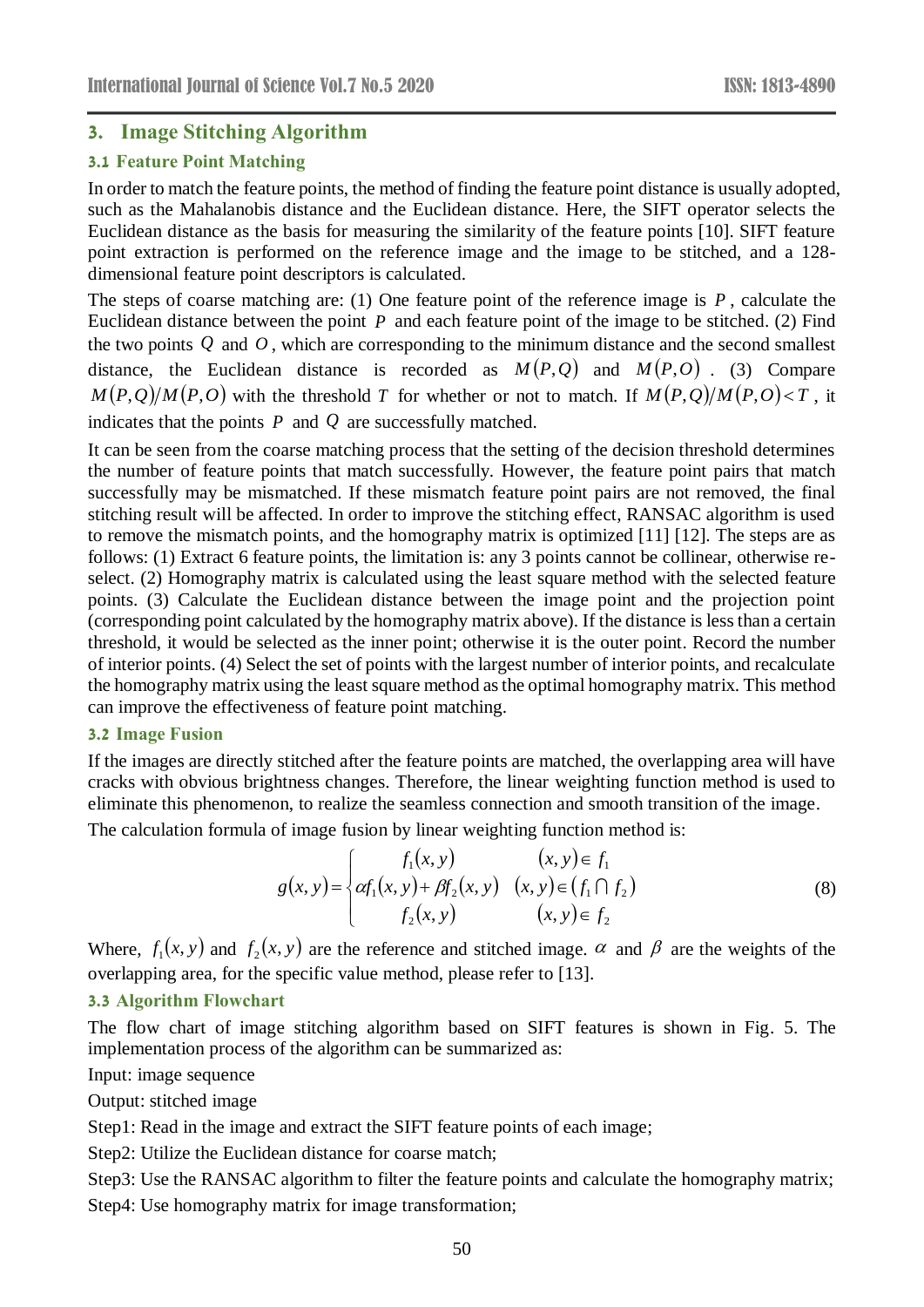Step5: Use the linear weighting function method to fuse the current image with the reference image; Step6: Determine whether it is the last image, if so, output the stitching result; otherwise, go to Step2.



Fig. 5 flow chart of image stitching algorithm based on SIFT features

# **4. Experimental results**

The four images shown in Fig. 6 are taken by the same camera, and there is a certain correlation and continuity between the images.



(a) Image 1 (b) Image 2





(c) Image 3 (d) Image 4 Fig. 6 Four images to be stitched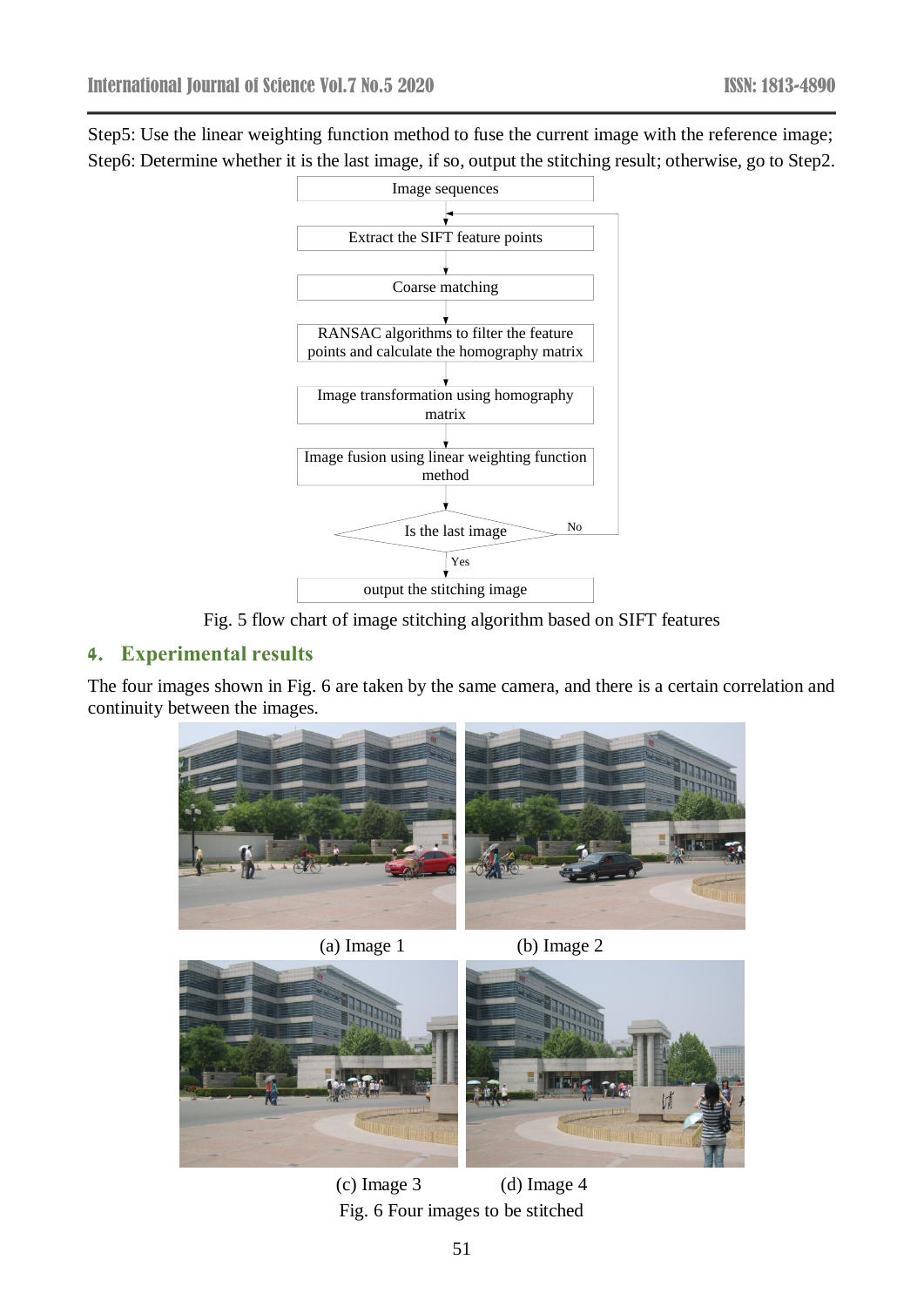The result of feature matching is shown in Fig. 7, where Fig. 7 (a) is the matching result of image 1 and image 2, Fig. 7 (b) is the matching result of the stitched result and Image 3, Fig. 7 (c) is the matching result of the stitched result and Image 4.



(a) matching result of image 1 and image 2



(b) matching result of the stitched result and Image 3



(c) matching result of the stitched result and Image 4

Fig. 7 Matching results

The final stitching result is shown in Fig. 8.



Fig. 8 Image stitching result